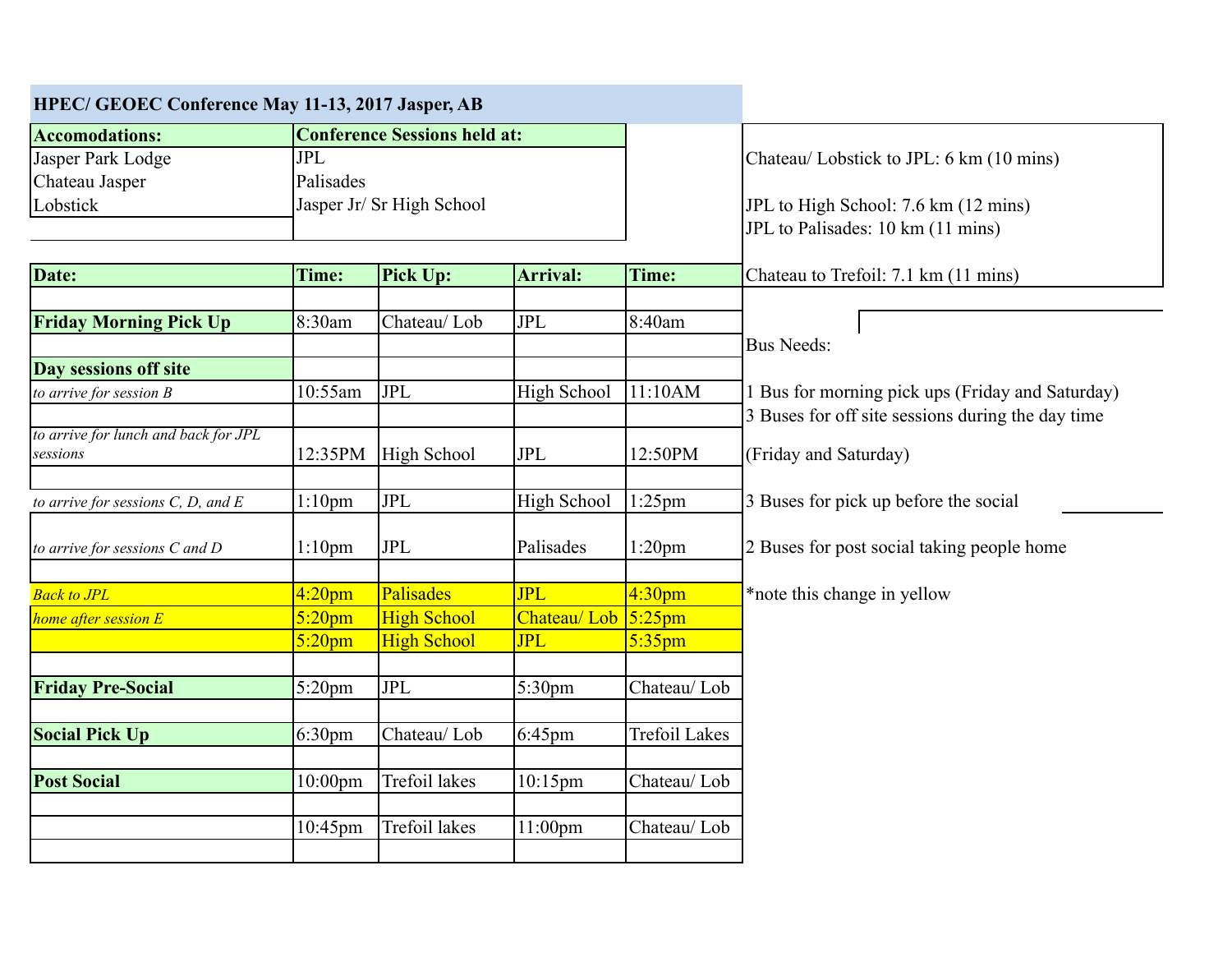|                                                             | 11:30 <sub>pm</sub> | <b>Trefoil lakes</b> | $11:45$ pm  | Chateau/Lob |
|-------------------------------------------------------------|---------------------|----------------------|-------------|-------------|
|                                                             |                     |                      |             |             |
|                                                             | 12:15am             | <b>Trefoil lakes</b> | 12:30am     | Chateau/Lob |
|                                                             |                     |                      |             |             |
| *last bus                                                   | 1:00am              | Trefoil lakes        | 1:15am      | Chateau/Lob |
|                                                             |                     |                      |             |             |
|                                                             |                     |                      |             |             |
| <b>Saturday Morning Pick Up</b>                             | 8:00am              | Chateau/Lob          | <b>JPL</b>  | 8:10am      |
|                                                             |                     |                      |             |             |
| to arrive at for session $F$                                | 8:10am              | JPL                  | High School | 8:25am      |
|                                                             |                     |                      |             |             |
| to arrive for nutrition break and session<br>H that follows | 11:25am             | High School          | <b>JPL</b>  | 11:40am     |
|                                                             |                     |                      |             |             |
| <b>Saturday Home time:</b>                                  | $2:45$ pm           | <b>JPL</b>           | $2:55$ pm   | Chateau/Lob |
|                                                             |                     |                      |             |             |